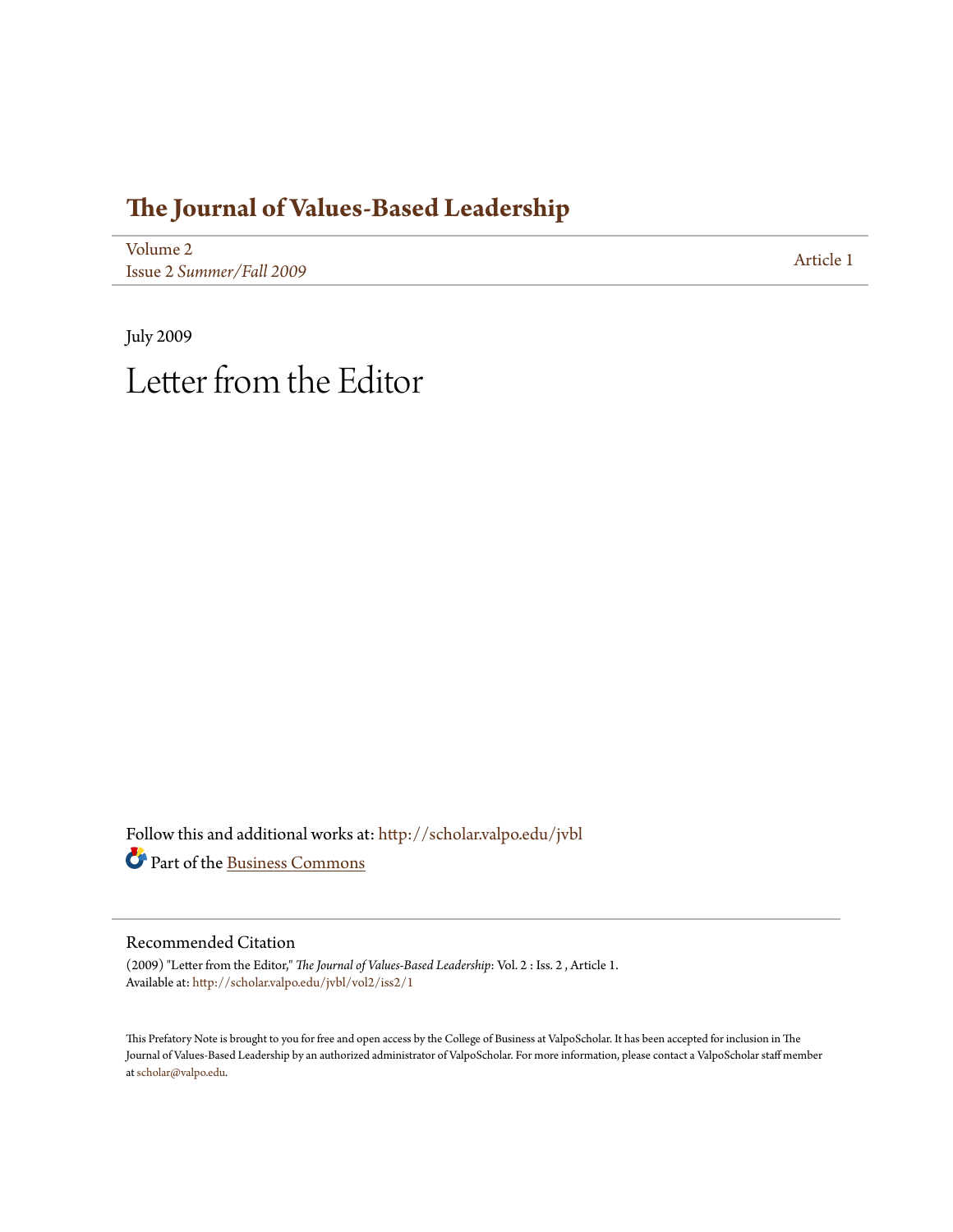## Letter from the Editor

## *―We don't need more regulations; we just need better referees.‖*

From Atlanta-based *Interface, Inc.* — a multi-national, billion-dollar industry, previously featured in the third issue of the *JVBL* — to a community bank with roots in South Bend, Indiana, the message from upper-level management is clear: "We don't need more regulations; we just need *better referees.‖* Whether or not this is becoming more of a reality may be too premature to assess, however this has become the rallying cry of so many business leaders.

At a time when fiscal uncertainty dominates the marketplace, much of the wrath for this predicament has been directed to the banking industry… with much justification. Institutions like Chase, AIG, CitiBank, and Bank of America conjure up castigating reactions especially when unfathomable, six to seven figure executive bonuses are being planned in the wake of one of the nation's largest corporate financial rescue. Using the hometown *Bailey Savings and Loan*  portrayed in the iconic film "It's a Wonderful Life," bloggers at http://moveyourmoney.info/ as well as reporters from *The Huffington Post* are calling for citizens to move their money out of the large institutions and into small, community banks. But is this wise — especially at a time when 140 smaller banks have failed and closed their doors in less than two years? And why should smaller banks be trusted in the first place?

One home-grown, family-owned bank has managed to rise above the pack to become recognized as a leading, smaller financial institution by following a course of principled motives and good financial common sense. First  $(1<sup>st</sup>)$  Source Bank is featured in the opening article which details how a little known investment company grew from the ashes of the Civil War, survived the Great Depression, and through the most recent recession was named as one of America's "100 Most Trustworthy Public Companies‖ by *Forbes* and *Audit Integrity* from among more than 12,000 publically traded companies and thirtieth among the nation's "Top Performing Banks" by Bank *Director Magazine.* 

The next submission emanates from Canada. With the world turning its attention to the slopes of Vancouver, British Columbia for the 21<sup>st</sup> Winter Olympic Games, this city has also been in the spotlight for its progressively-minded business innovators and entrepreneurs. Chantal B. Schauch, Founder and President of Vancouver-based ImmerseUs Communications, has successfully morphed the traditional concept of business entrepreneur with the modern-day ecologist, ultimately identifying the key characteristics of the "ecopreneur." Ecopreneurs embrace a sense of *what is right* as part of their moral psyche which guides how they live, work, and interact. She admonishes companies to measure their impact by applying "triple bottom line" metrics - anything else will inevitably result in wasted opportunities and disregard of stakeholders.

With the matriculation of students into business schools, many will inevitably select Accounting as their primary field of concentration while others will simply be exposed to its fundamentals. Regardless, the oft-referenced "numbers" major is not and should not be immune to the study and incorporation of ethics. Dr. Otto H. Chang, Dean of the Richard T. Doermer School of Business and Management Sciences in Fort Wayne, Indiana, writes that the mainstream, neo